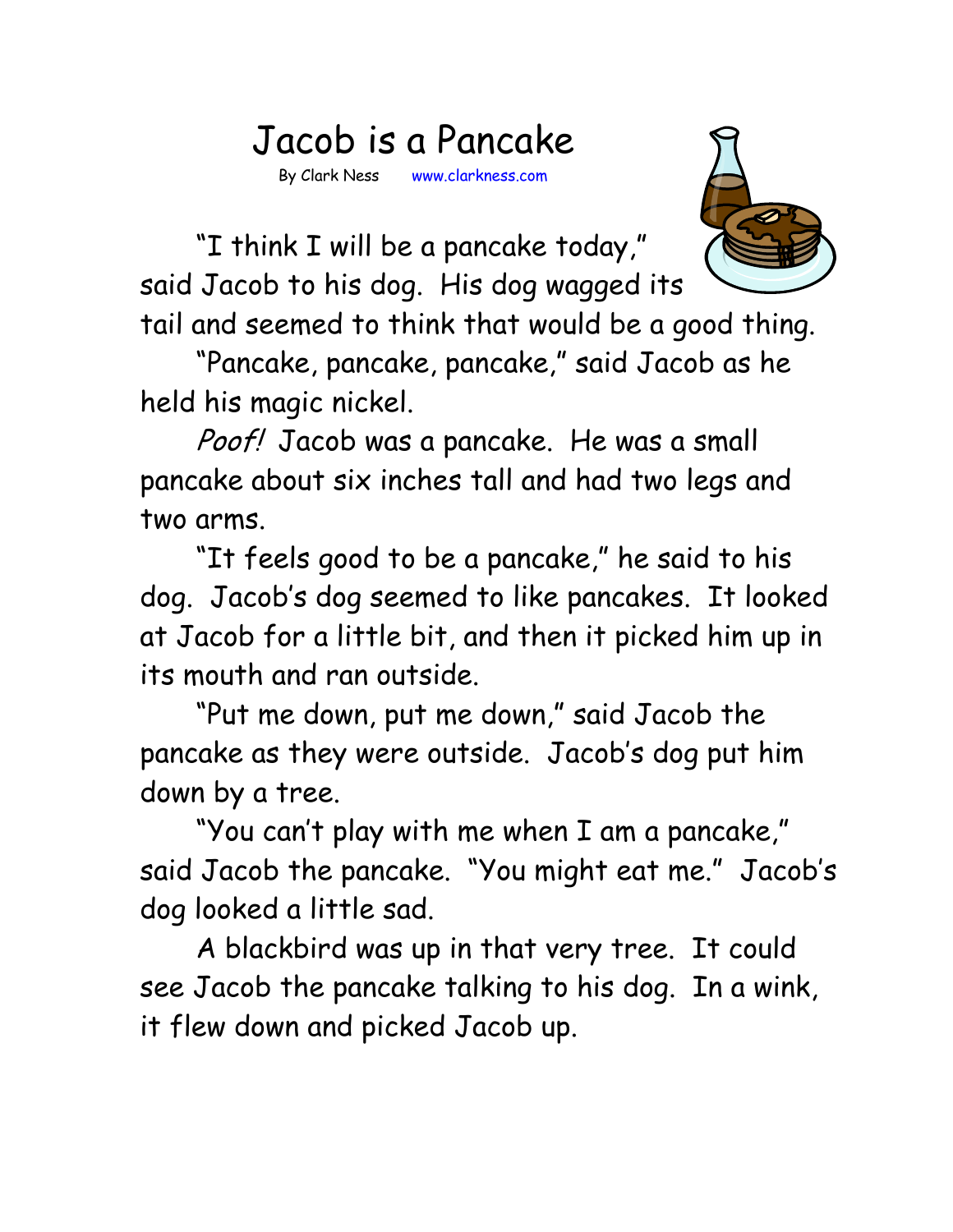"Put me down, put me down," said Jacob the pancake. The blackbird just flew on up into the sky away from Jacob's home.

 "Put me down, bird," said Jacob the pancake. The blackbird kept going and going. This made Jacob mad.

 He opened his pancake mouth and bit the blackbird on the leg.

"Caw!" said the blackbird, and it let go of Jacob. Down fell Jacob the pancake.

 "Oh, no," said Jacob the pancake. "I think I am going to crash."

He started to flap his arms. It worked! Jacob was so flat as a pancake that he started to fly. He flapped and flapped his arms and went across the sky.

 "I am a flying pancake," he said with a grin. He flapped his arms and flew back home. He landed by his dog and the magic nickel.

 "Now that was fun," said Jacob the pancake. His dog looked at him and seemed to grin.

 "I think I need to be Jacob again," he said. "Jacob, Jacob, Jacob," said Jacob the pancake as he put his hand on his magic nickel.